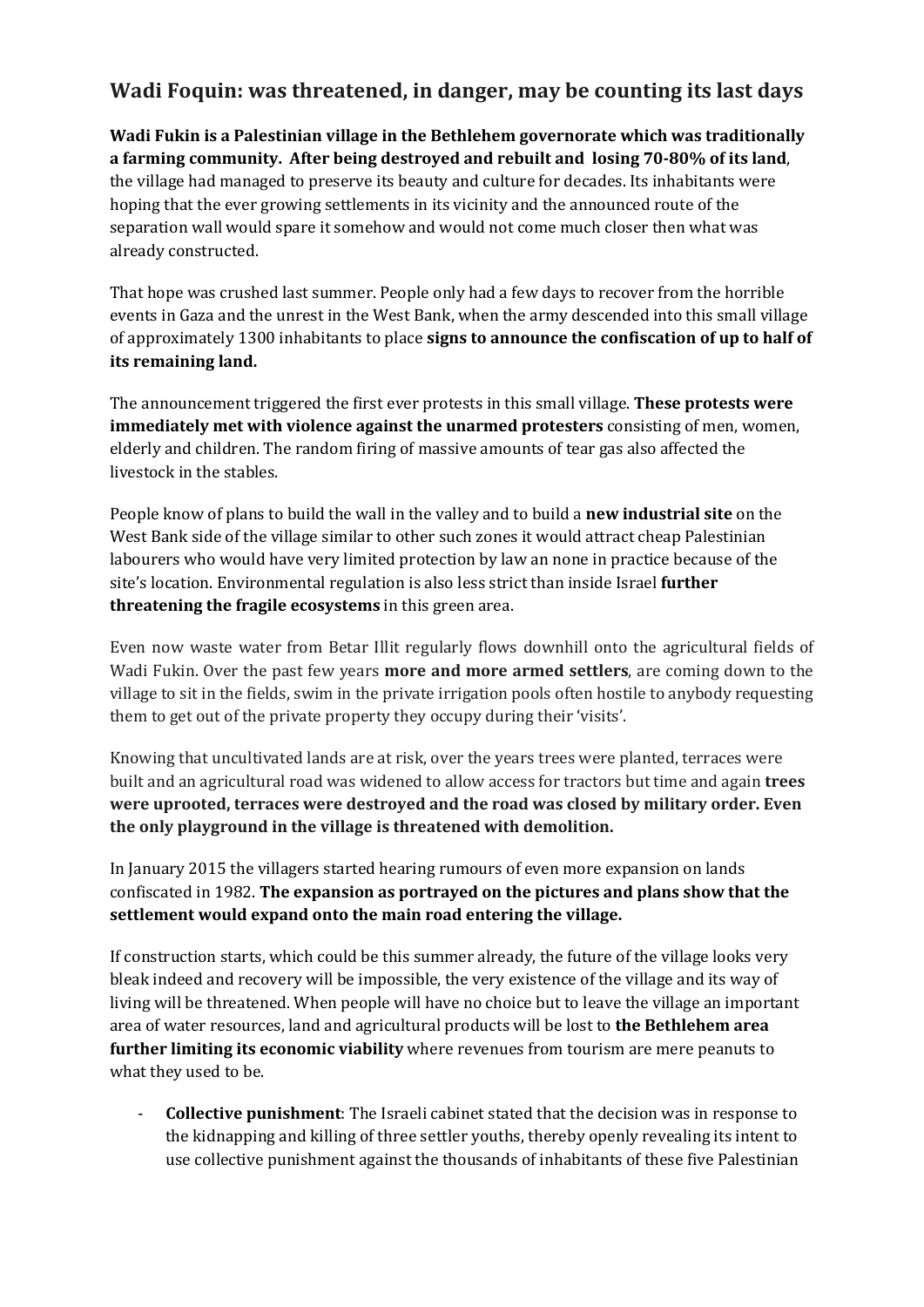communities for a crime they did not commit. This constitutes a flagrant violation of international law.

- **Illegal transfer of a foreign population**: the Israeli government has stated that the 2014 confiscation of land will serve to enlarge the existing settlement of Betar Illit but also to establish a new city where the now illegal outpost of Gva'ot is located.
- **Discrimination:** When taking a good look at the map it clearly shows that land that is taken away for the sole benefit of the establishment of yet more illegal Israelis only settlements. Absolutely no space is left for the natural growth of the Palestinian community. Blatantly showing that the wellbeing of Palestinian families is never being taken into account.
- **Oppression:** When people go out to protest in a non-violent way without posing any threat even to the illegal occupants of their land they are faced with disproportionate violence from the Israeli occupation forces and because they reside in Area B they have no one to turn to for protection.
- Destroying chances for a just and long-lasting peace by creating **facts on the ground:**  Israeli politicians and officials do not miss an opportunity to **unilaterally declare** that the area which they refer to as Gush Etzion, yet which in reality constitutes part of the Bethlehem governorate; will inevitably become part of Israel proper in any future peace deal.

The villagers are aware that they have very little chance to win in a confrontation in court since **the Israeli laws and rules have proven, time and time again, that they were designed to legalise the expropriation of land for the sole benefit of a settler population**. Coated in legal terms, the Israeli statement attempts to camouflage the blatant illegality of Israel's decision under international law.

Appealing to international courts would take a lot of time by which time they perhaps could win the case but would lose their land and village. But again they have few places to turn to since Israel didn't ratify most of the existing international agreements.

The international community ought to take up the fate of this village together with that of its neighbouring villages as a cause to demonstrate it is serious about confronting Israel's continued settlement policy in the occupied Palestinian Territory. To set as an example to show that the international community will not allow Israel to unilaterally dictate the terms of a peace agreement.

While welcoming statements of support, we urge you to introduce practical measures that will demonstrate the international community's seriousness in opposing Israel's recent decisions to expand settlements throughout the West Bank and occupied East Jerusalem.

Each country should take concrete and effective measures to meet its legal obligations and use all the measures it has at its disposal, including sanctions, to change Israel's policy of regularly violating international law.

We urge the international community to:

- ban all trade with illegal Israeli settlements because of the harm they cause for ordinary citizens throughout the occupied Palestinian territories.
- ensure that foreign companies stop participating in any Israeli project in the OPT,
- impose a weapons embargo on Israel at least until these decisions are completely reversed.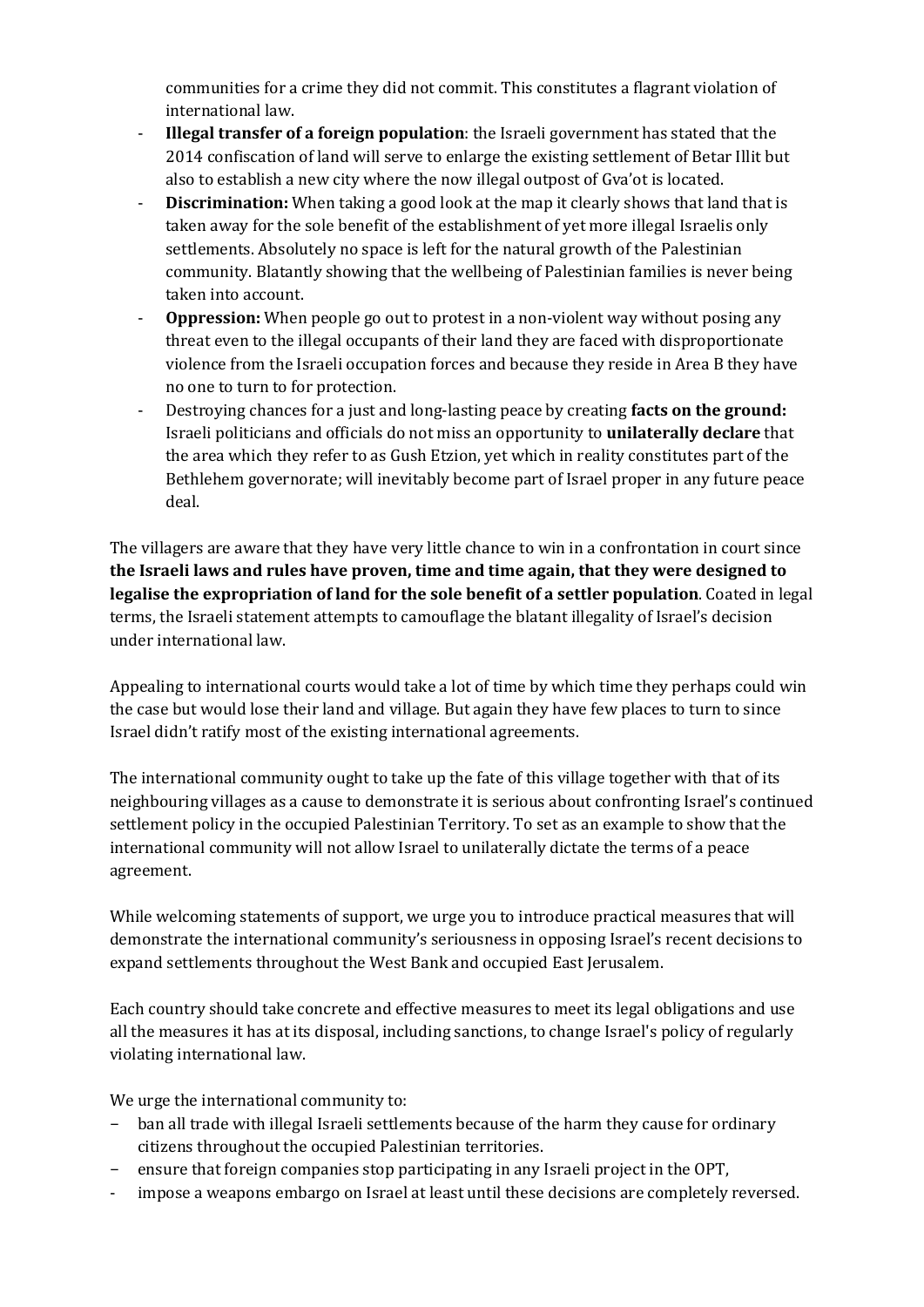

**2 figure to illustrate approximately the loss of land for the village of Wadi Foquin from 1947 till 2015**



**1 protest posters saying: "no Horizon in 2020 for Wadi Fukin, No Horizon 2020 for Israel" (referring to the planned construction and confiscation on all sides of the village and the participation of Israel in the EU's Horizon 2020 program, "mathematics**